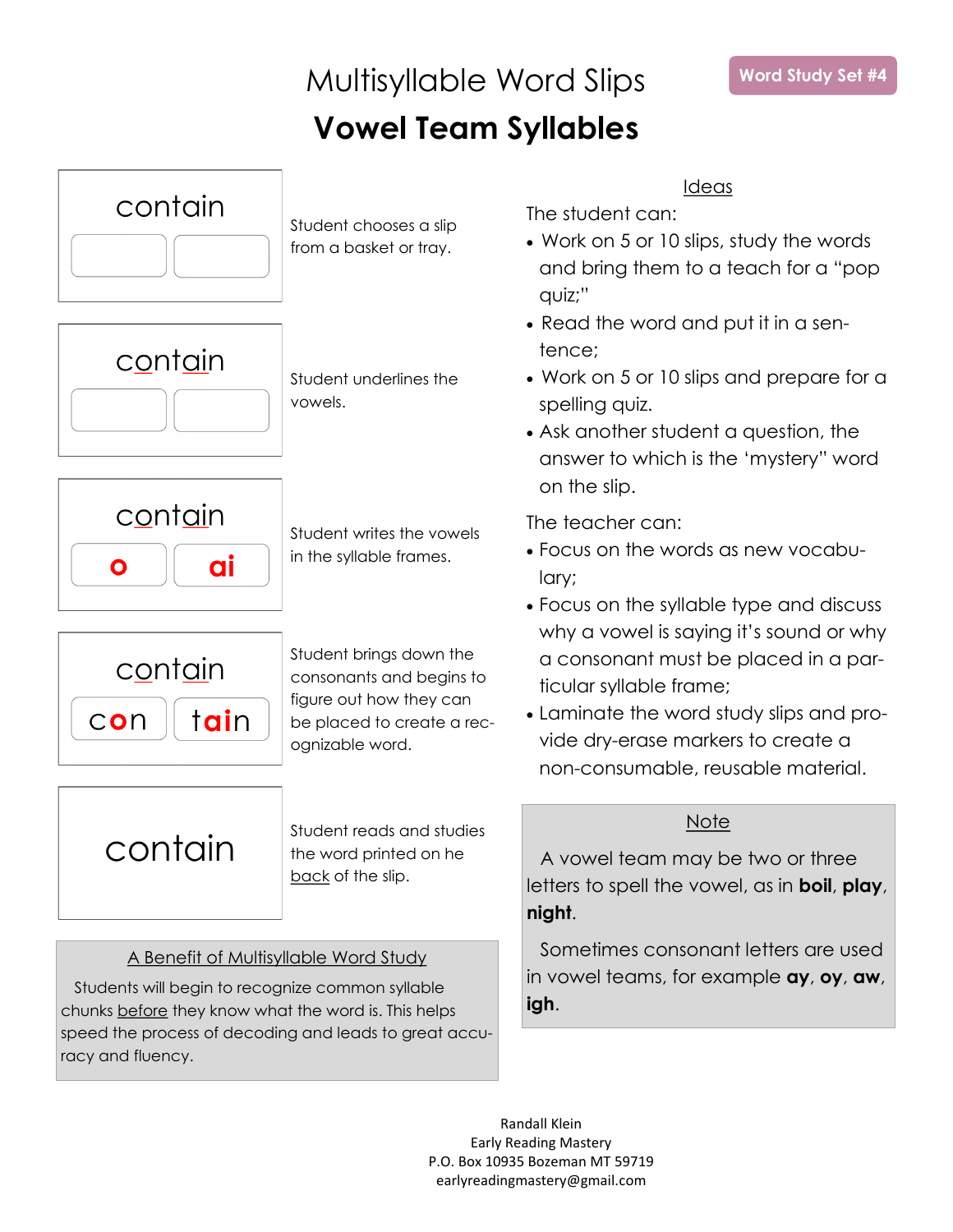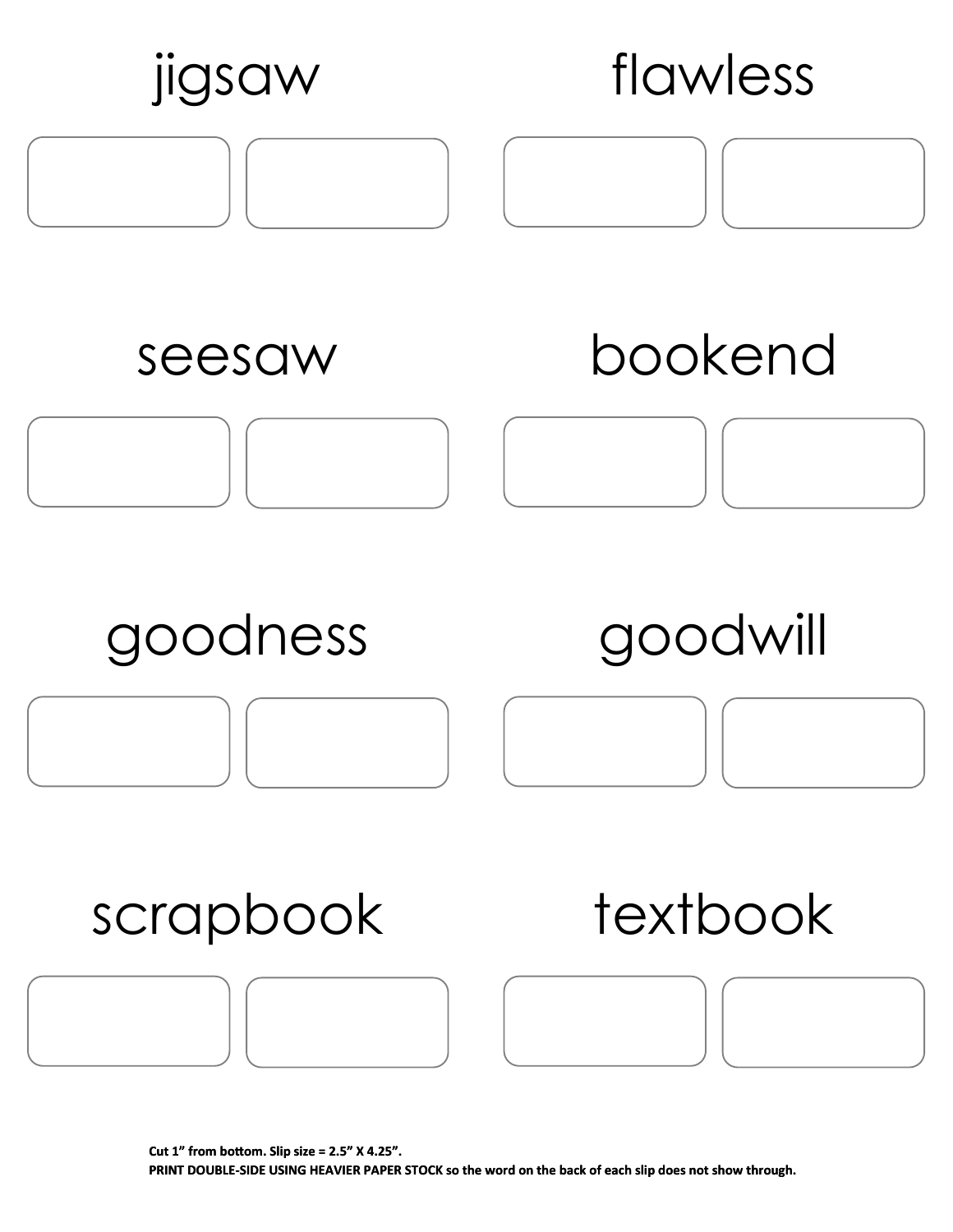

### bookend seesaw

goodwill goodness

textbook scrapbook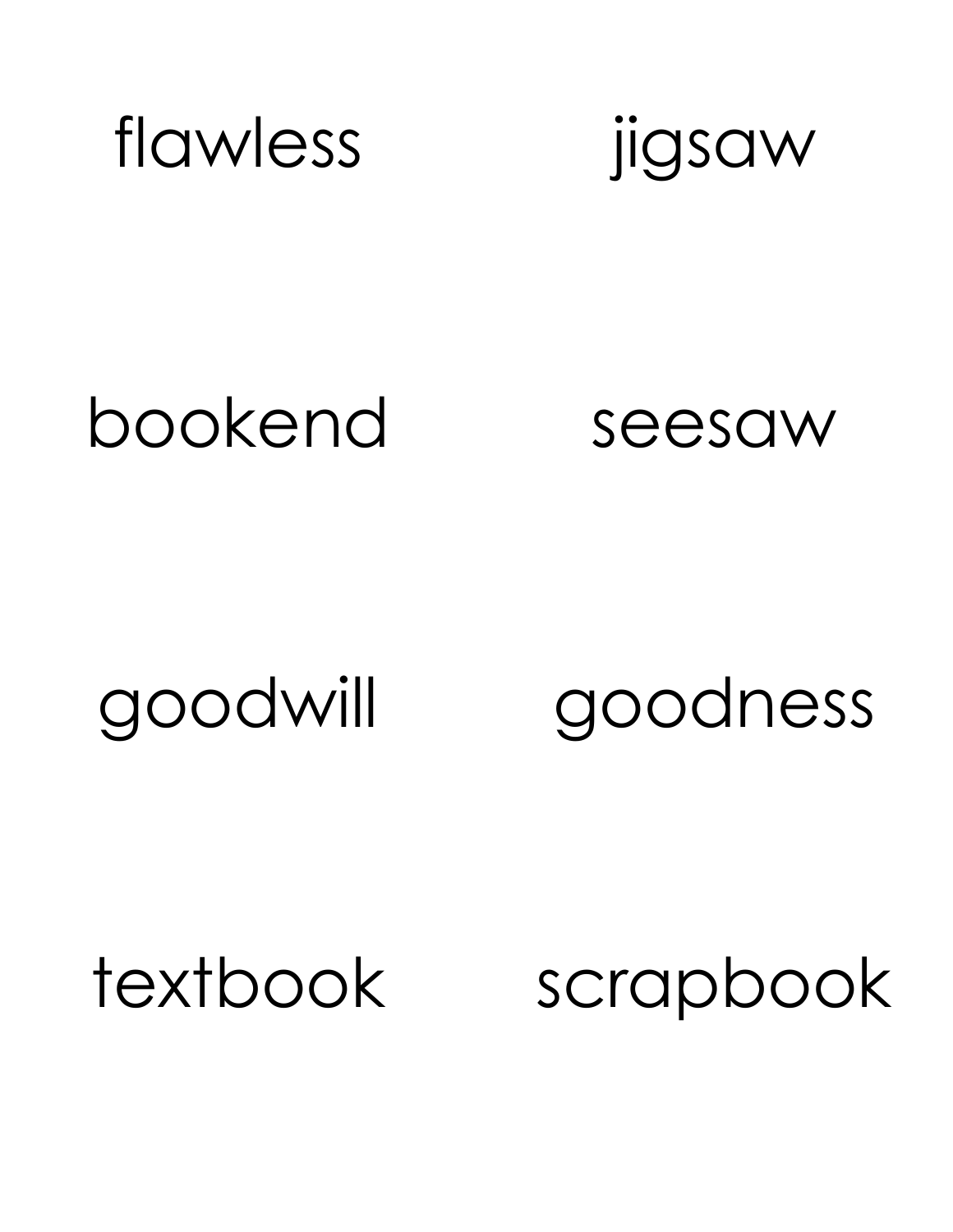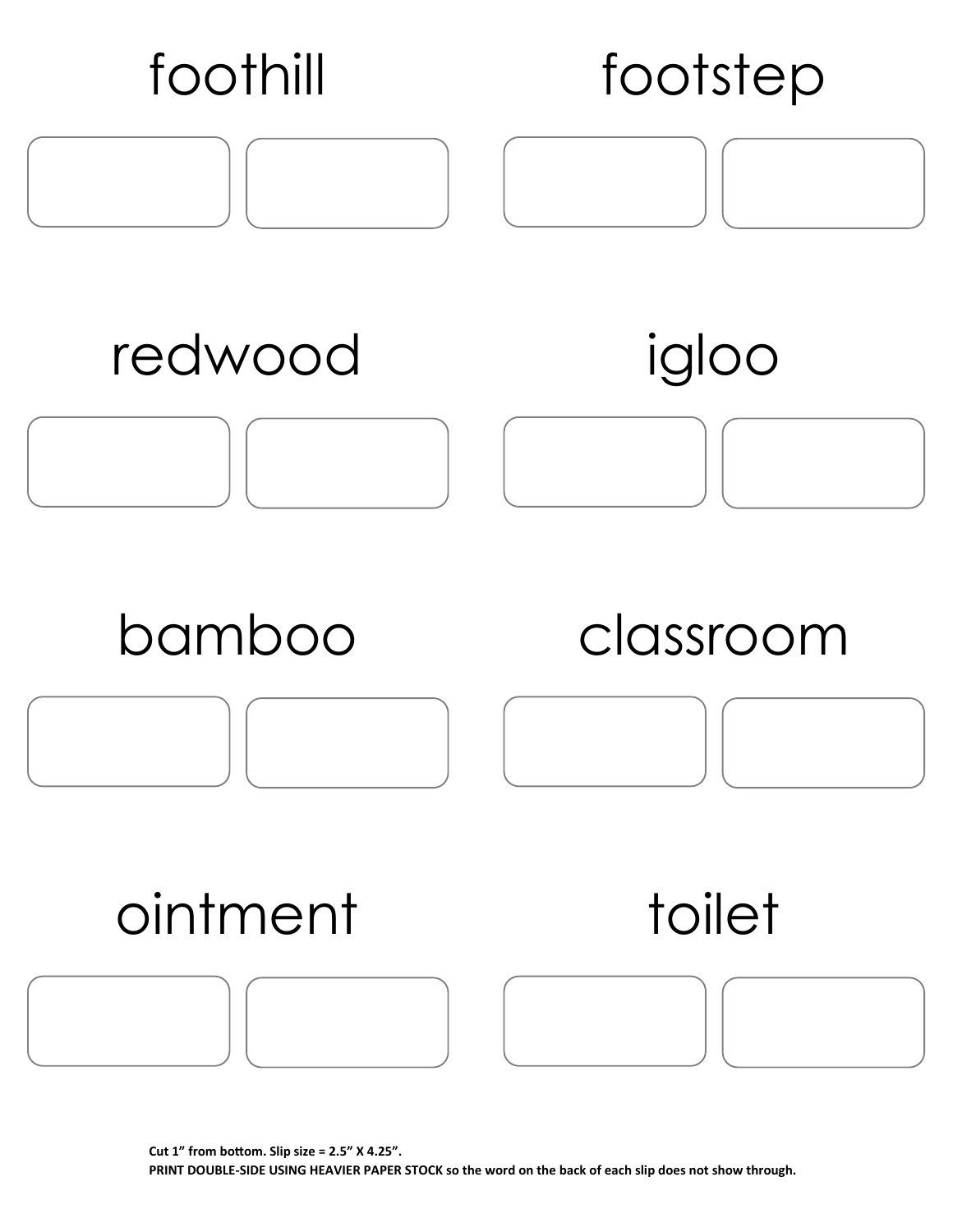

### igloo redwood

### classroom bamboo

toilet ointment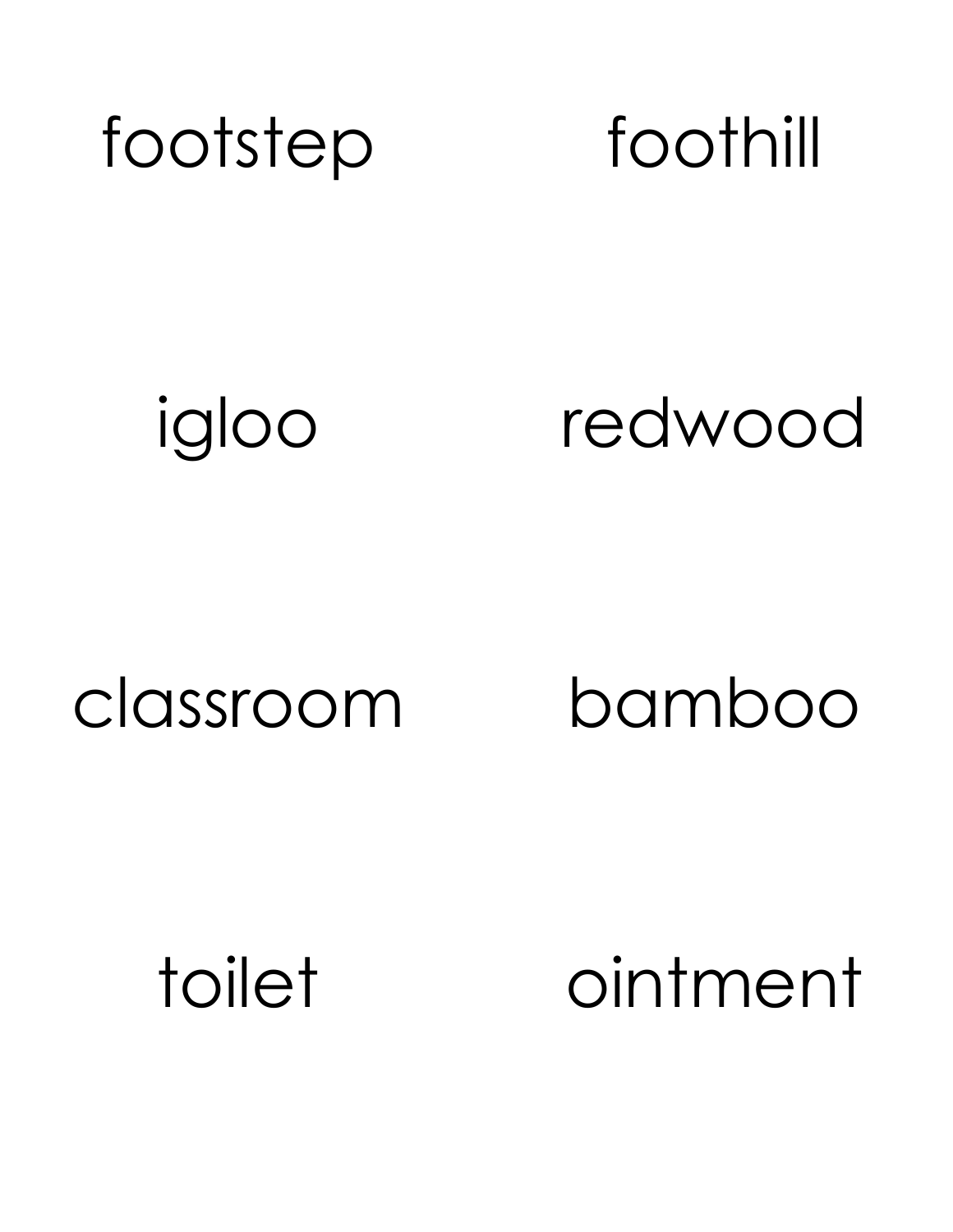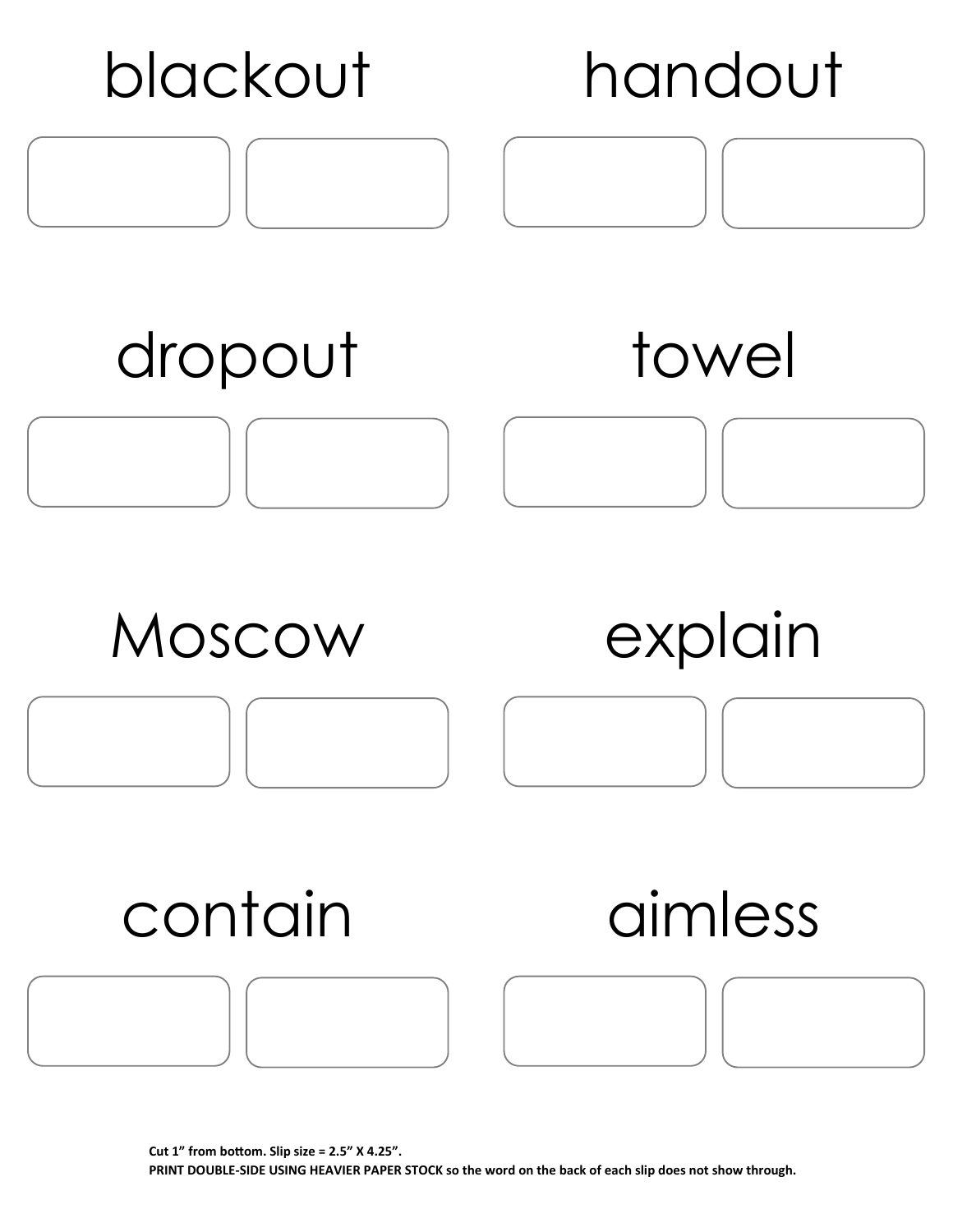

towel dropout

explain Moscow

aimless contain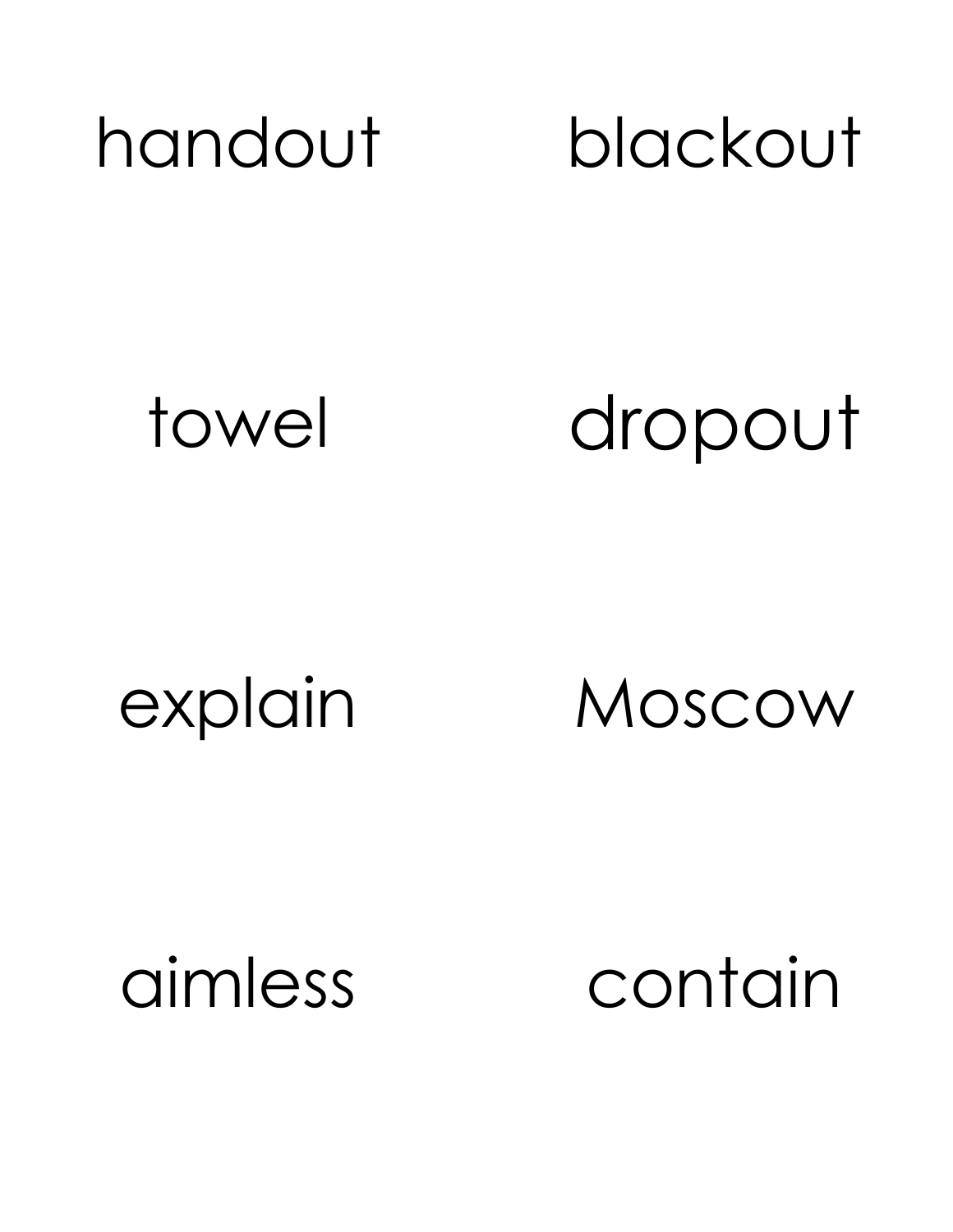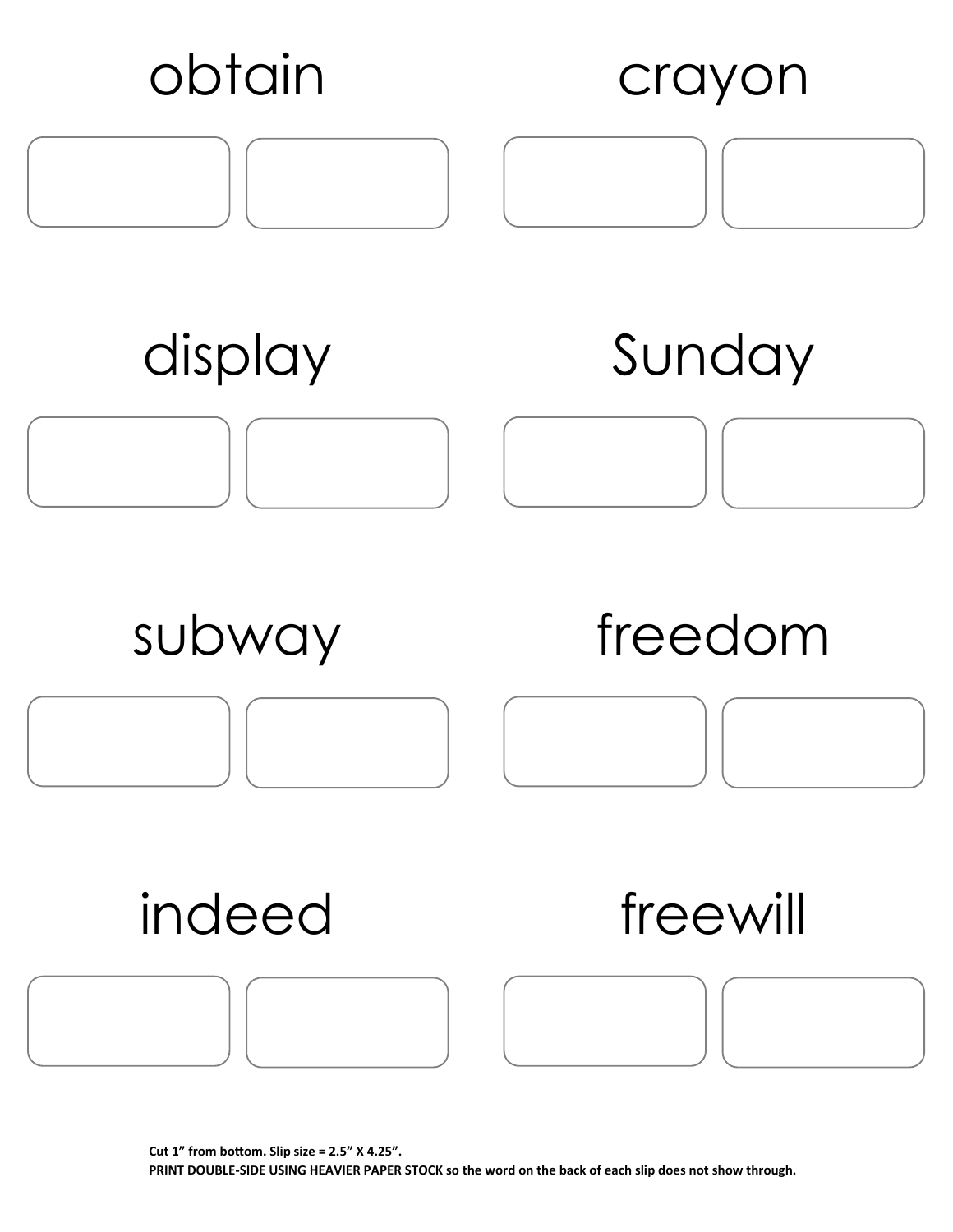

crayon obtain

## Sunday display

# freedom subway

freewill indeed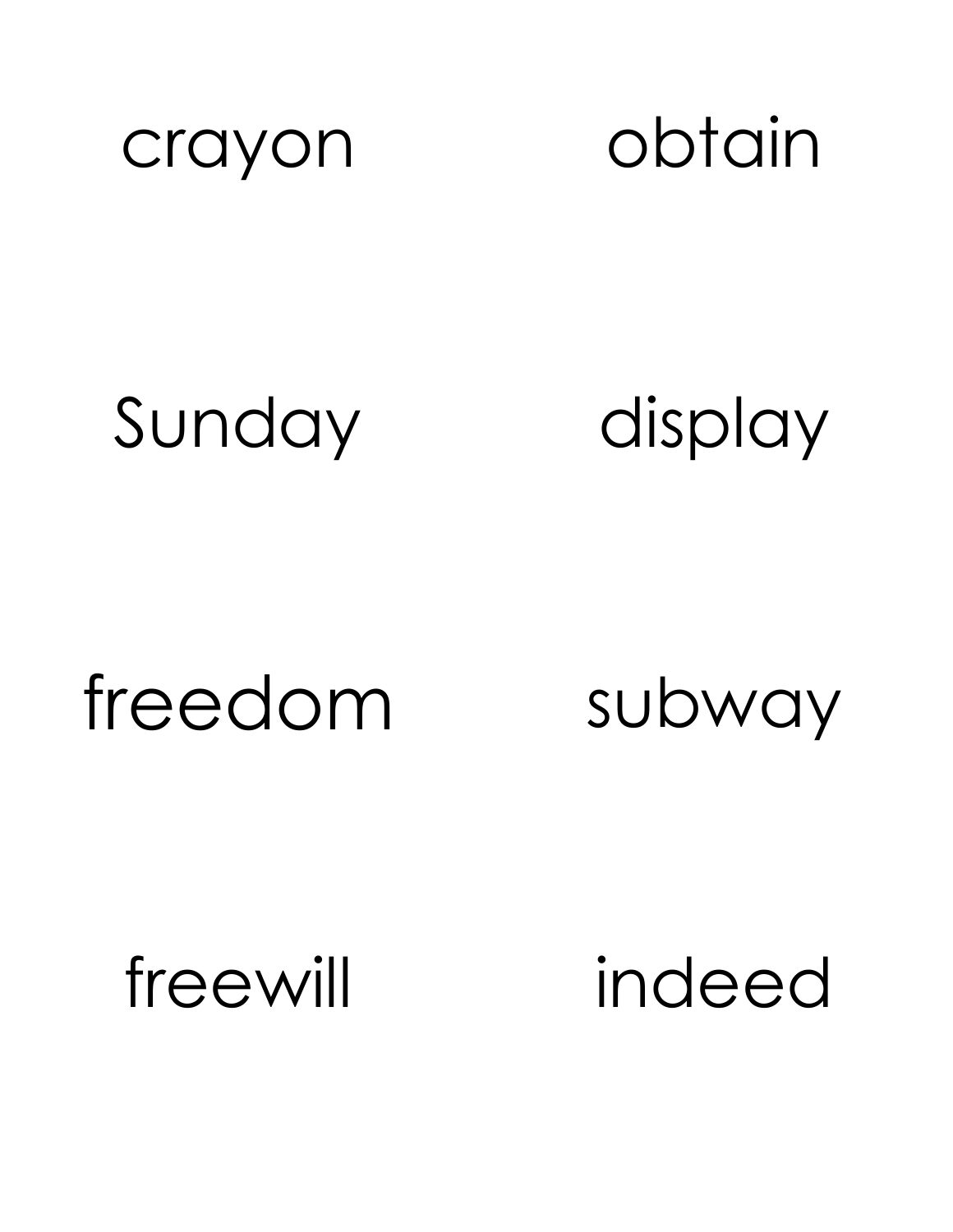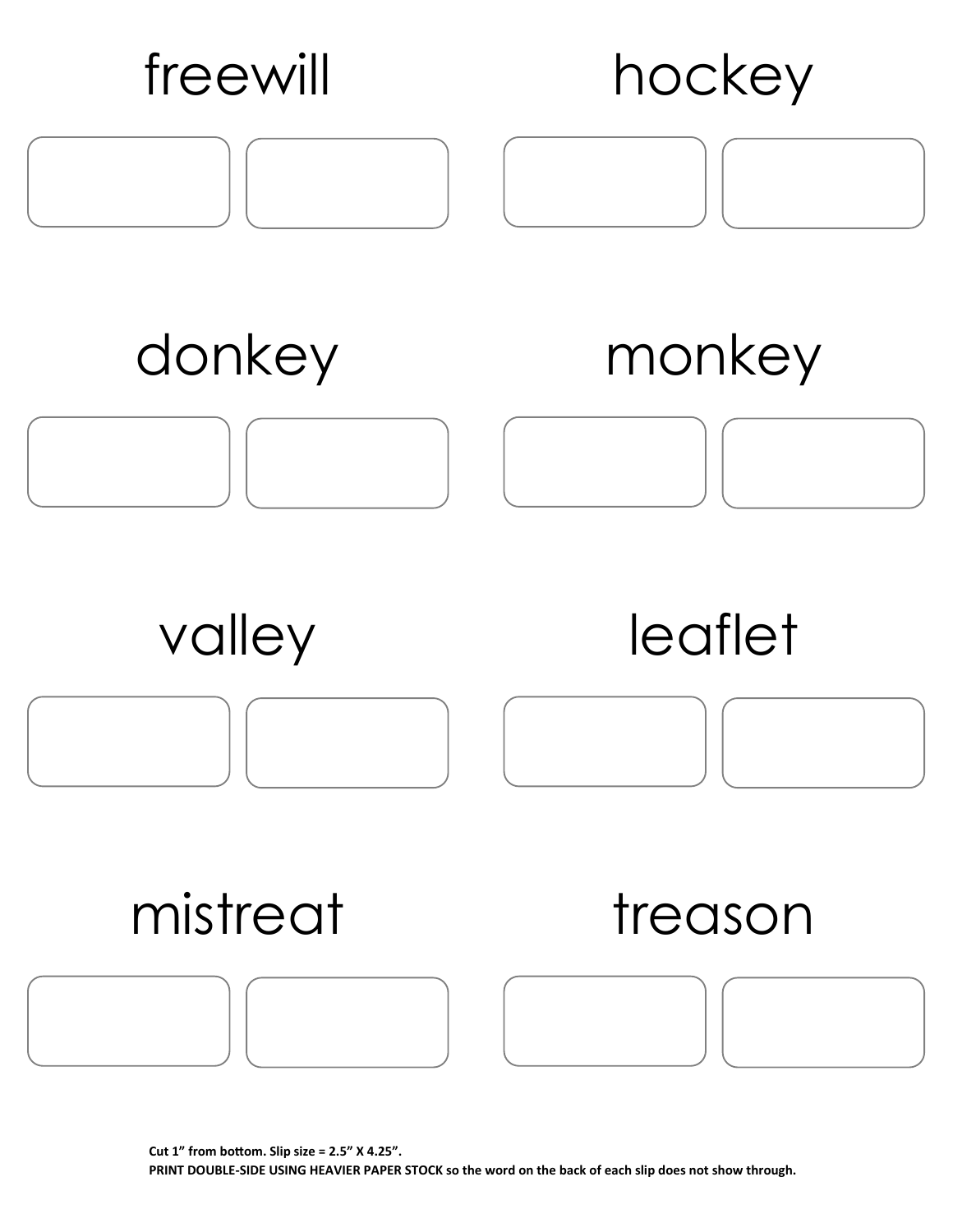

### monkey donkey

### leaflet valley

treason mistreat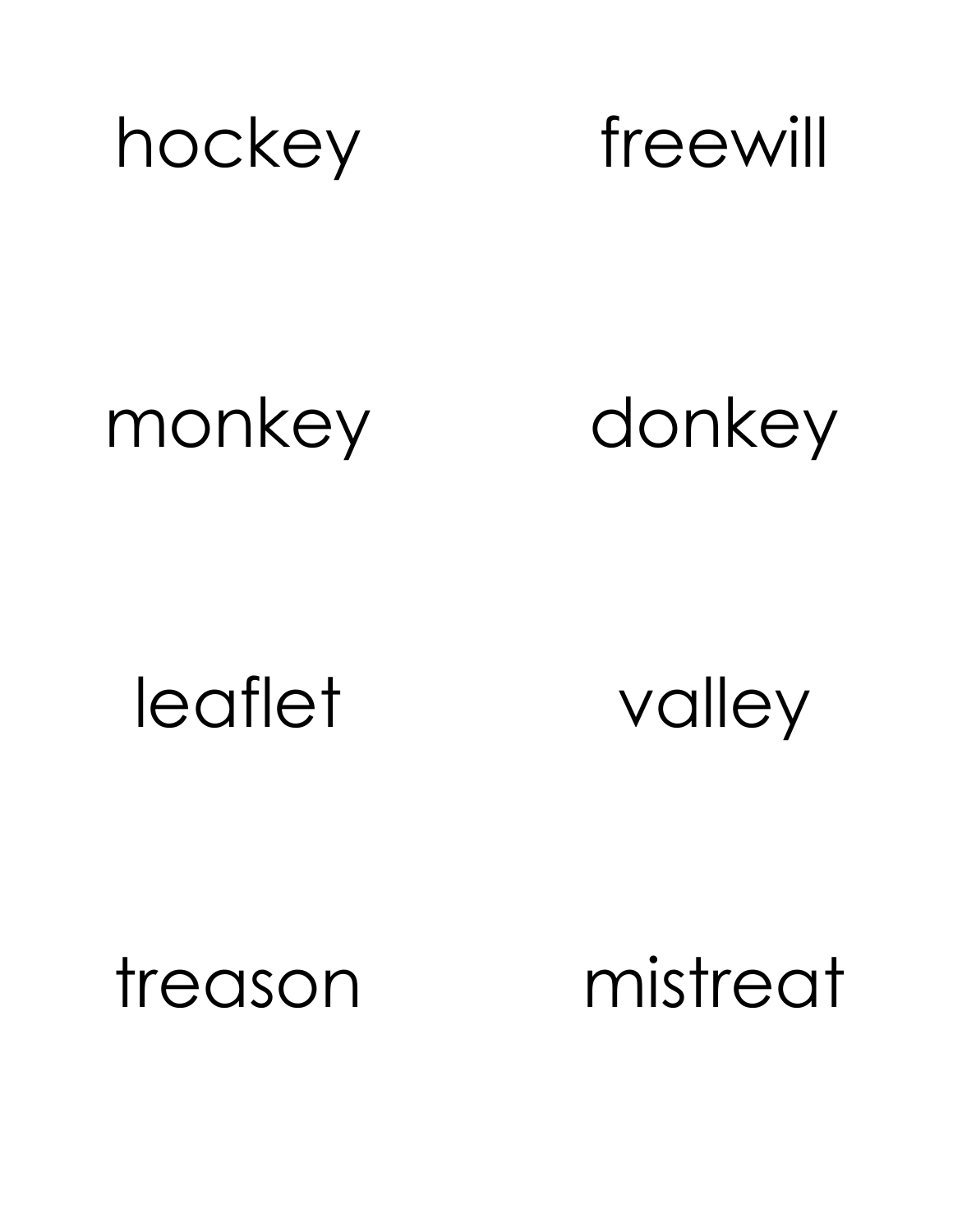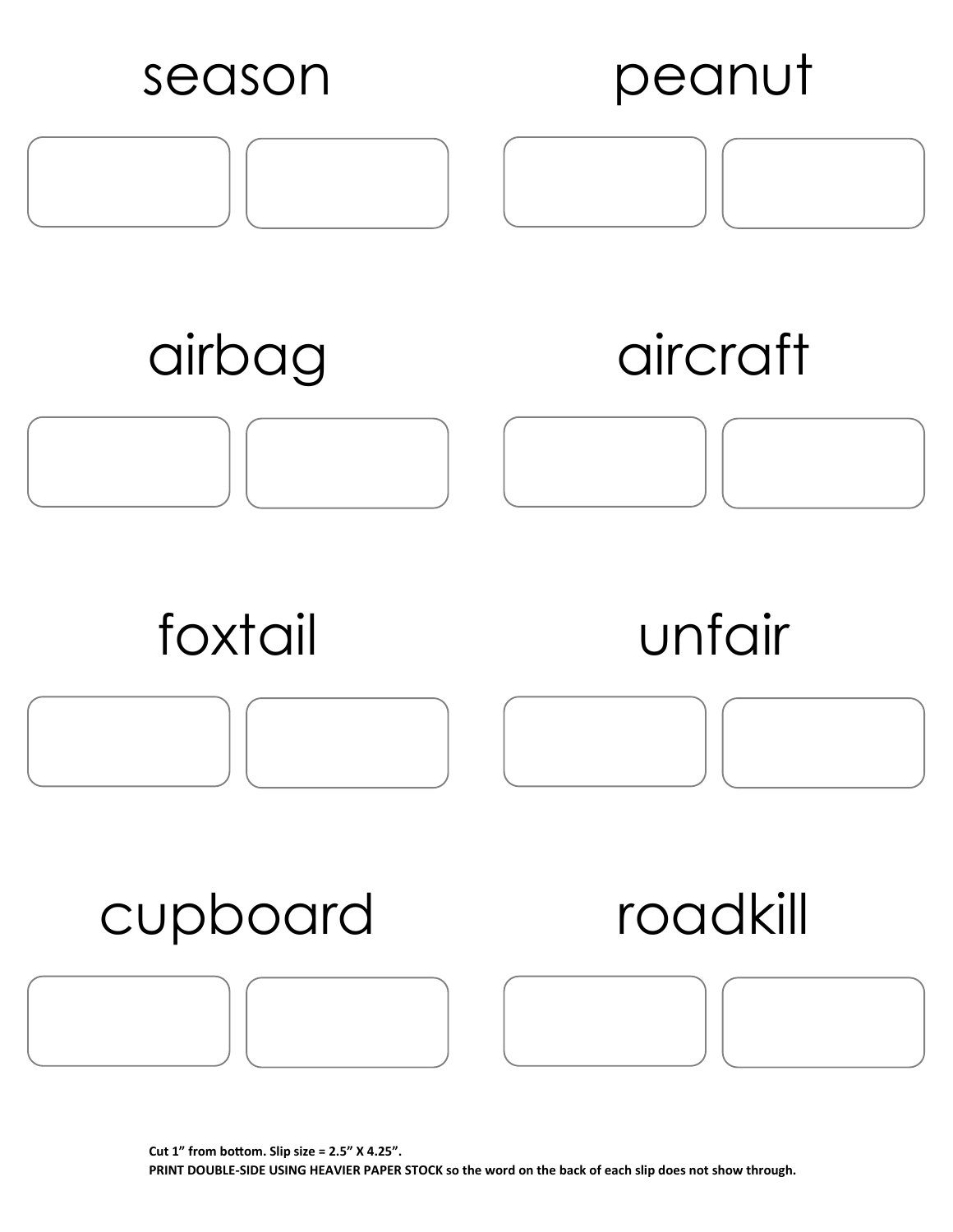

## aircraft airbag

unfair foxtail

roadkill cupboard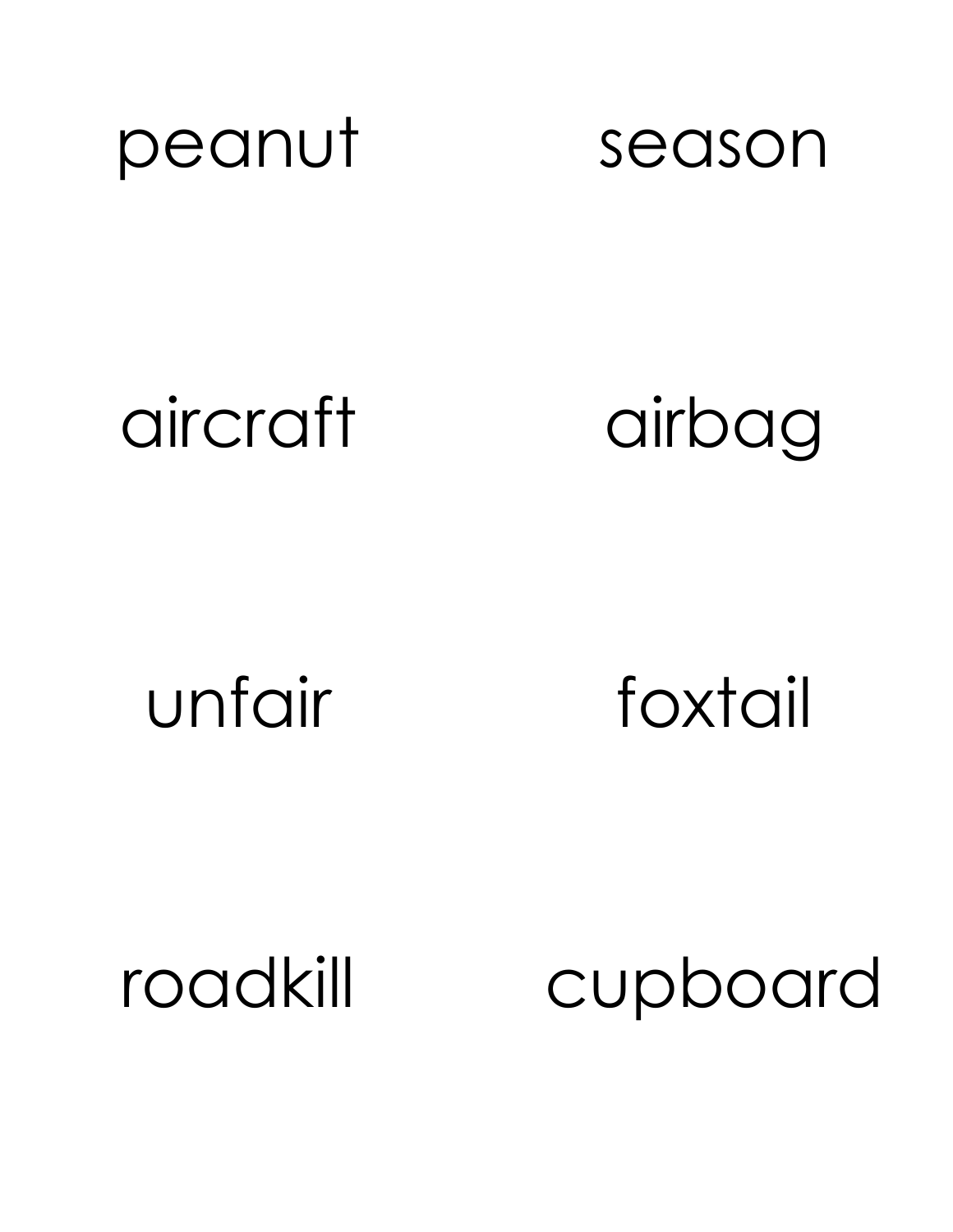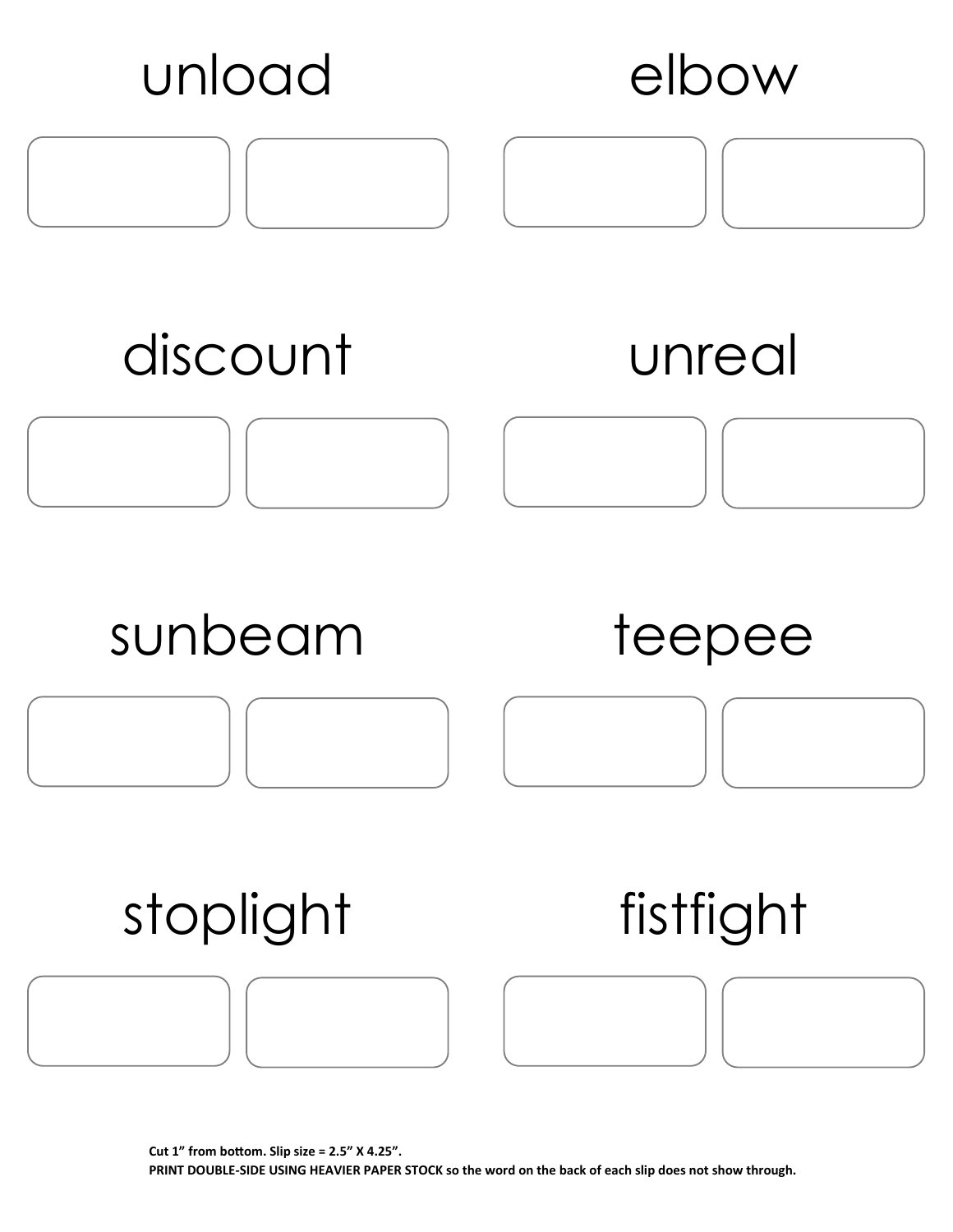

### unreal discount

teepee sunbeam

fistfight stoplight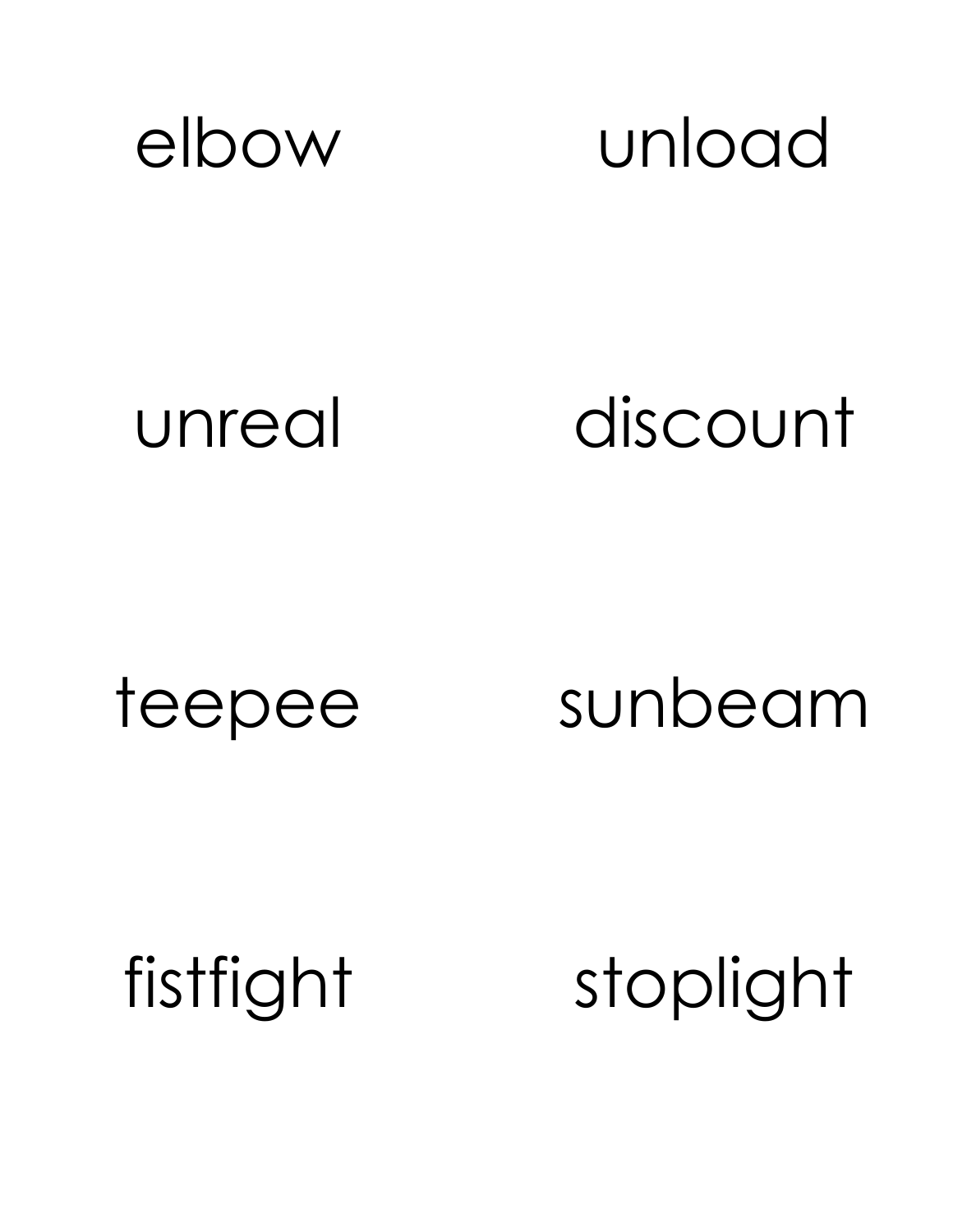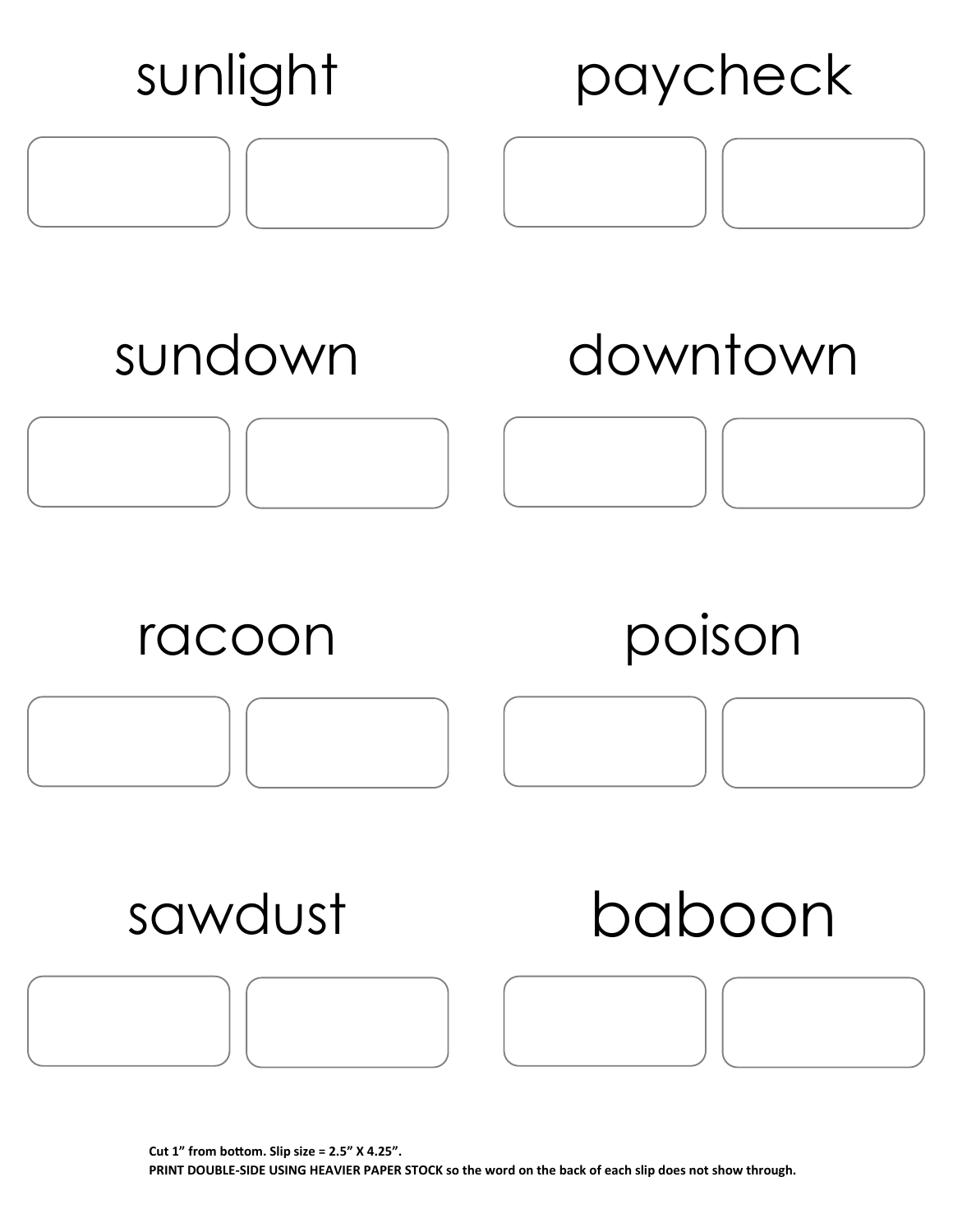

### downtown sundown

poison raccoon

baboon sawdust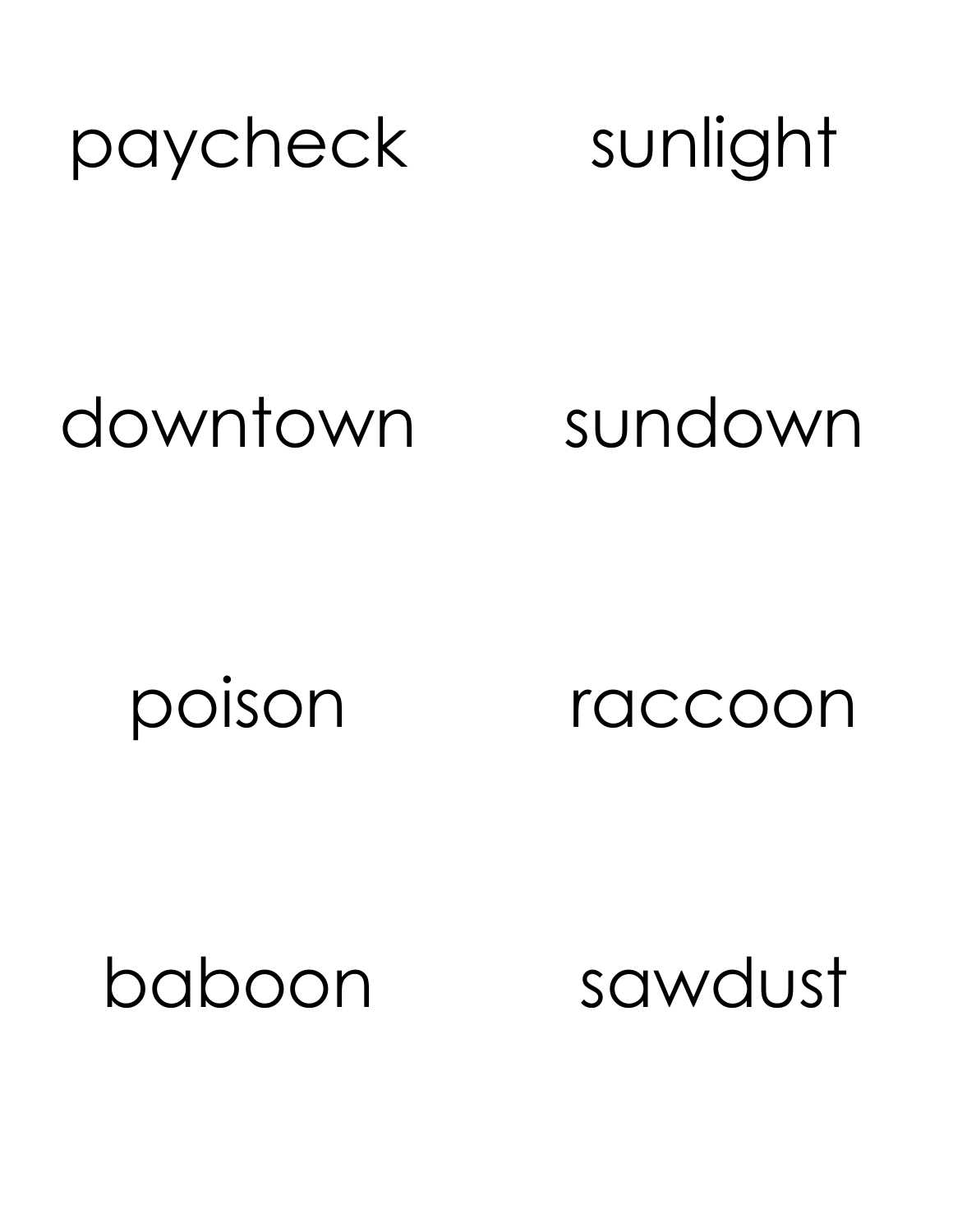